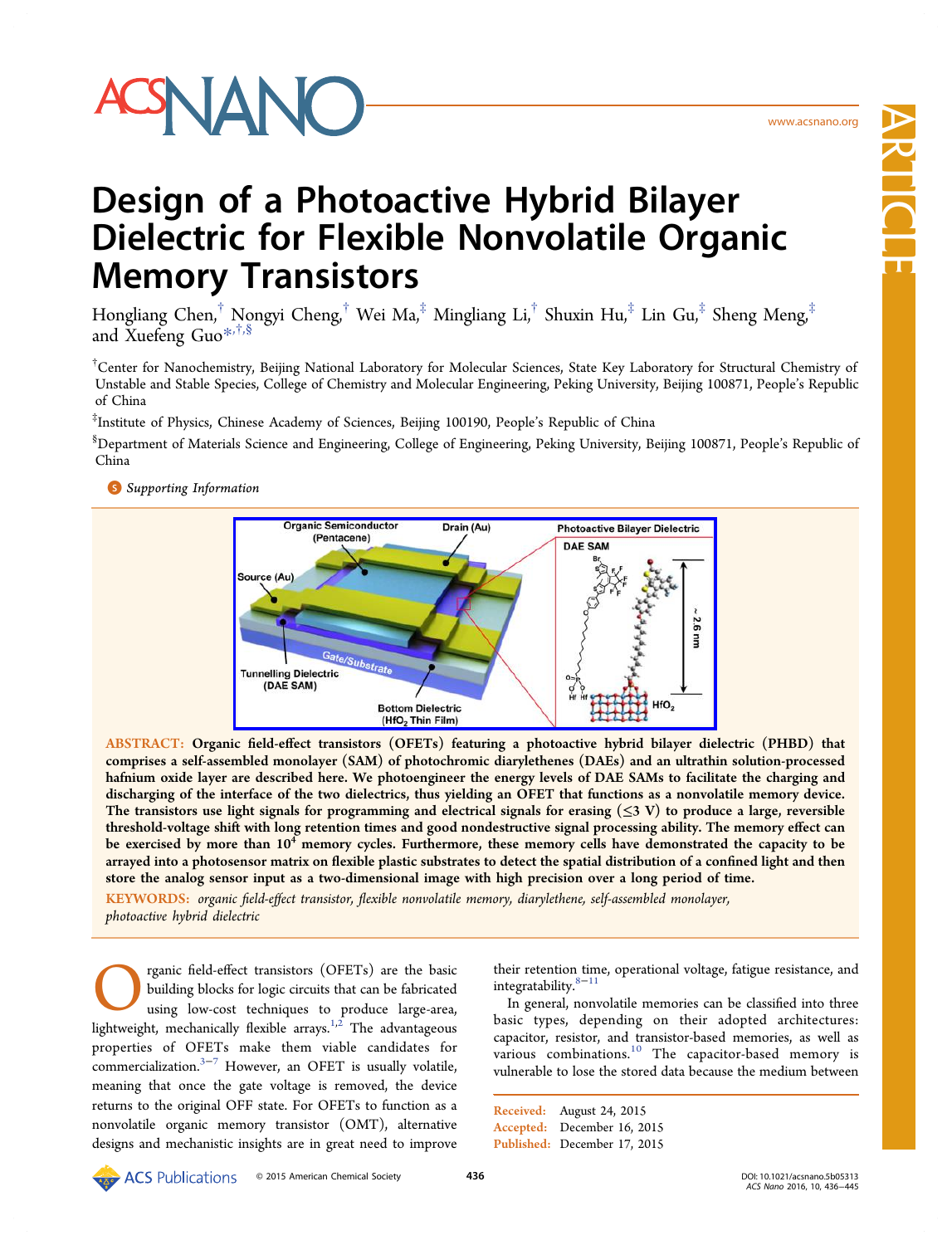<span id="page-1-0"></span>

Figure 1. Device s[tructure. \(a\) Schematic cross section of a PHBD OMT. The inset shows the molecular structure and a rea](http://pubsdc3.acs.org/action/showImage?doi=10.1021/acsnano.5b05313&iName=master.img-001.jpg&w=375&h=424)l-space model of a DAE bonding to the HfO<sub>2</sub> (110) surface through two Hf−O−P ligations and a hydrogen bond with the lowest adsorption energy (approximately 1.21 eV). (b) Energy level diagram of DAE-O and DAE-C. These values were obtained from DFT calculations, CV, UV−vis absorptions, UPS, and PES measurements. To clearly show the molecular orbitals, we omitted the long alkyl side chains. UV = ultraviolet ( $\lambda$  = 365 nm); vis = visible ( $\lambda \ge 420$  nm).

the electrodes is merely dielectric with nothing to stabilize the programmed state. $12$  The organic resistive memory devices consist of organic-resistive layers between two electrodes, which typically act as ei[the](#page-8-0)r electrically insulating components or electrically conducting components under appropriate voltage conditions.<sup>12</sup> From the perspective of device fabrication, their advantages include simple device structures, low fabrication costs, and [m](#page-8-0)aximized storage density. However, the organic resistive memory devices require transistors for addressing signals in two-dimensional memory arrays because they do not possess third electrodes for signal addressing.<sup>13</sup> The third memory architecture that can be adopted is termed as OFETbased memory devices. Such transistor-based [me](#page-8-0)mories are appealing since they allow direct integration of the memory element within the standard device structures used in complementary integrated circuits.

To create memory effects in an OFET device, an electric field is required to generate independently stable states so that information can be encoded as "0" and "1" in the same transistor. The key to the electrical bistability in OMTs is charge trap engineering, which is similar to that of the traditional floating gate memory.<sup>14,15</sup> In general, nonvolatile OMTs reported to date create trap sites mainly using either an extra layer of metal and dielectr[ic as](#page-8-0) a floating gate<sup>16−22</sup> or multilayer dielectrics,  $^{23,24}$  both of which have the ability to store injected charges in the floating gate or at the dielectric [int](#page-8-0)[erf](#page-9-0)ace upon application of [the](#page-9-0) gate voltage. These stored charges function as an additional electric field to modulate the charge distribution in the conductive channel, thus resulting in the electrical bistability. $8-11$  In both cases, both the programming signal and readout are typically based on the electrical processes. There i[s alw](#page-8-0)ays a problem of storing recorded information in a memory device because the stored data can easily be retrieved by applying a voltage bias. To keep the data more reliable and read them nondestructively, ideally digital commuting between different signals without mutual interfer-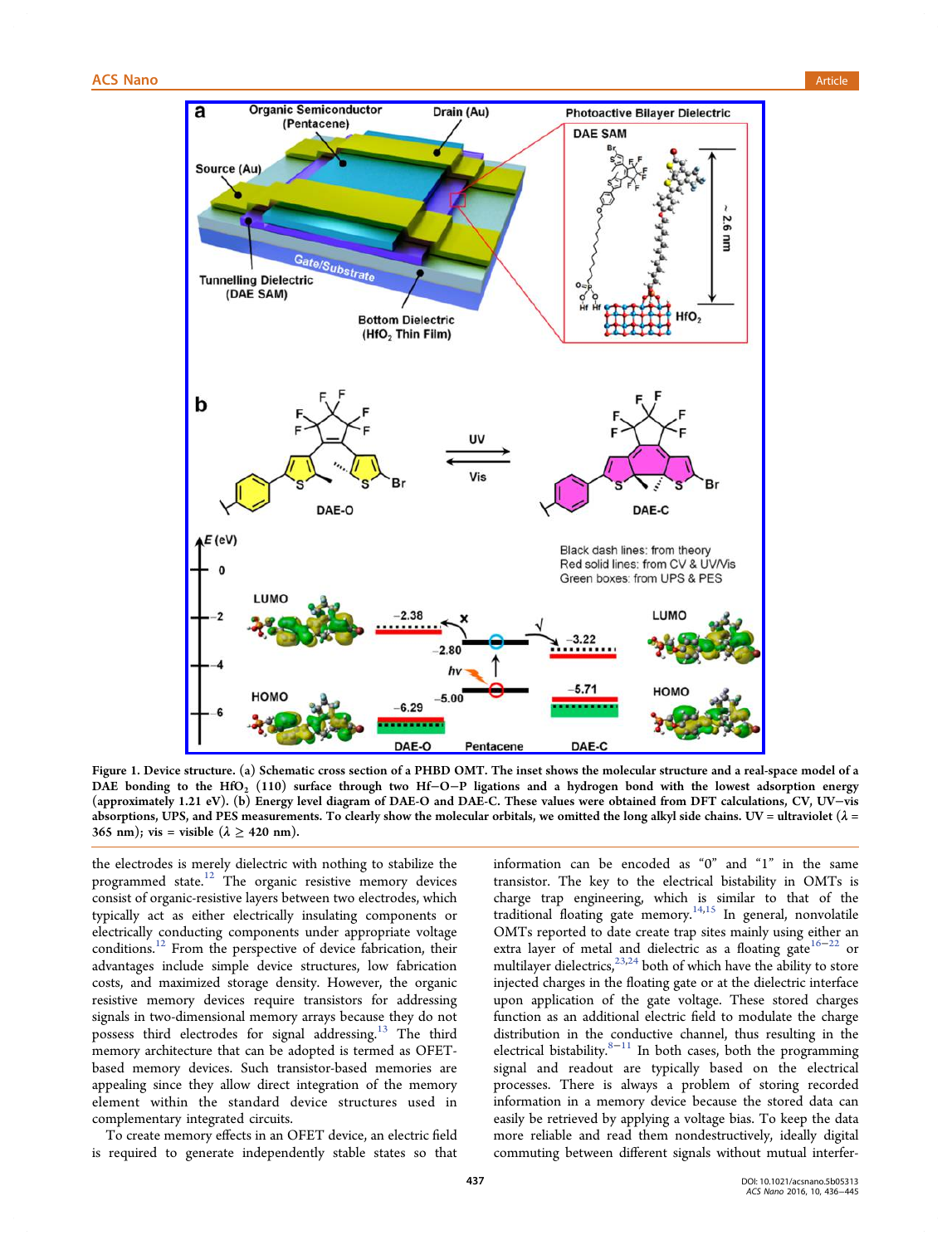<span id="page-2-0"></span>

Figure 2. Characterization of the DAE/HfO<sub>2</sub> [interface. \(a\) High-resolution XPS for O 1s. \(b\) XRR measurement \(dark\) o](http://pubsdc3.acs.org/action/showImage?doi=10.1021/acsnano.5b05313&iName=master.img-002.jpg&w=374&h=227)f the SAM with a HfO2 thin film on a silicon substrate and the corresponding fit (red). (c) SLD profile with (dark) and without (red) roughness. (d) Crosssectional STEM image of a layer structure. The sample was prepared using a focused ion beam and imaged by STEM (200 kV). (e) Analyses of the elemental compositions of the SAM by means of an EDX system including carbon, hafnium, silicon, fluorine, phosphorus, sulfur, and bromine.

ence, such as optical and electric signals, is highly desirable. This is also useful to find practical application as a digital interface between optical and electric signals. $^{25}$  Another challenge of these OMTs is that the coercive erasing voltage required to detrap carriers from the trap sites incre[ase](#page-9-0)s with the decrease of the dielectric thickness, thus limiting the realization of large memory window with programming and erasing voltages less than 10 V. In some cases, $4$  the utility of thin high- $k$  $AIO<sub>x</sub>$  materials with a self-assembled monolayer remarkably reduced the programming voltage (b[elo](#page-8-0)w 10 V). However, the formation of  $AIO_x$  thin films needs complex fabrication processes, such as atomic layer deposition, thermal evaporation, and oxygen plasma treatment.

To achieve both the electrical bistability and nondestructive signal processing, a promising approach recently developed relies on the use of molecular photochromics because they undergo reversible photoisomerization between two isomers upon irradiation with light of different wavelengths.<sup>26</sup> These conformational changes result in remarkable differences in their electronic structures and in their distinct phot[op](#page-9-0)hysical properties, thus forming the basis for new types of optoelectronic devices and molecular switches.<sup>27</sup> There are only few examples of photochromics-based OMTs<sup>28−36</sup> that were built on rigid substrates with thick dielect[rics](#page-9-0) (200−300 nm) and required large erasing voltages to operate [\(>40](#page-9-0) V). None of these photochromics-based OMTs have been integrated into memory arrays. Reducing the erasing voltages and demonstrating low-cost, large-area memory arrays on flexible substrates with high yield and good uniformity necessitate the development of a thin, defect-free dielectric that is solution-processable and readily integratable with standard transistors. Moreover, two challenging issues that are prerequisites for practical applications are to improve the stability of each state (retention ability) and the rewriting ability (fatigue resistance). Comparing different classes of molecular photochromics, $27$  the diarylethene (DAE) family is superior

because it provides the best fatigue resistance and good thermal stability of the two isomers. More importantly, both isomers exhibit very different electronic structures. Large changes in the frontier energy levels (highest occupied molecular orbit [HOMO] and lowest unoccupied molecular orbit [LUMO]) originate from changes in the  $\pi$ -conjugations. These unique characteristics have been applied to optically modulate charge carrier injection and thus the transport properties in DAEhybridized devices. $27$  In conjunction with recent theoretical calculations, $37$  these experimental studies $38-40$  suggest that a memory effect can [be](#page-9-0) obtained by optically tuning the energy level align[men](#page-9-0)ts at the organic semicond[uctor/](#page-9-0)DAE interfaces. Therefore, by utilizing the tunability of the chemophysical properties of both DAE self-assembled monolayers (SAMs) and solution-processed high-k metal oxide thin dielectrics, in this work, we realized high-density arrays of low-voltage, nondestructive, and rewritable organic nonvolatile memory cells with high-precision imaging capability and long retention times on flexible plastic substrates, using a new type of OFETs featuring a photoactive hybrid bilayer dielectric (PHBD).

# RESULTS AND DISCUSSION

Device Structure. The schematic cross section of the individual transistor architecture on heavily doped Si substrates is shown in Figure 1a. The PHBD is composed of an ultrathin HfO2 bottom dielectric and a DAE SAM tunneling dielectric (Figure 1a i[nset\). Th](#page-1-0)e semiconductor is a 40 nm thick layer of pentacene. Taking into account the orbital energy levels of [pentacene](#page-1-0) (approximately −5.00 eV for the HOMO and −2.80 eV for the LUMO), we computationally screened DAE molecules (terminated by a phosphonic acid group designed for self-assembly $41$ ) that feature different energy levels in their open (DAE-O) and closed (DAE-C) states. According to density function[al](#page-9-0) theory (DFT) calculations (details can be found in the Supporting Information (SI, section 4), the molecular LUMO energy level was −2.38 eV, which is much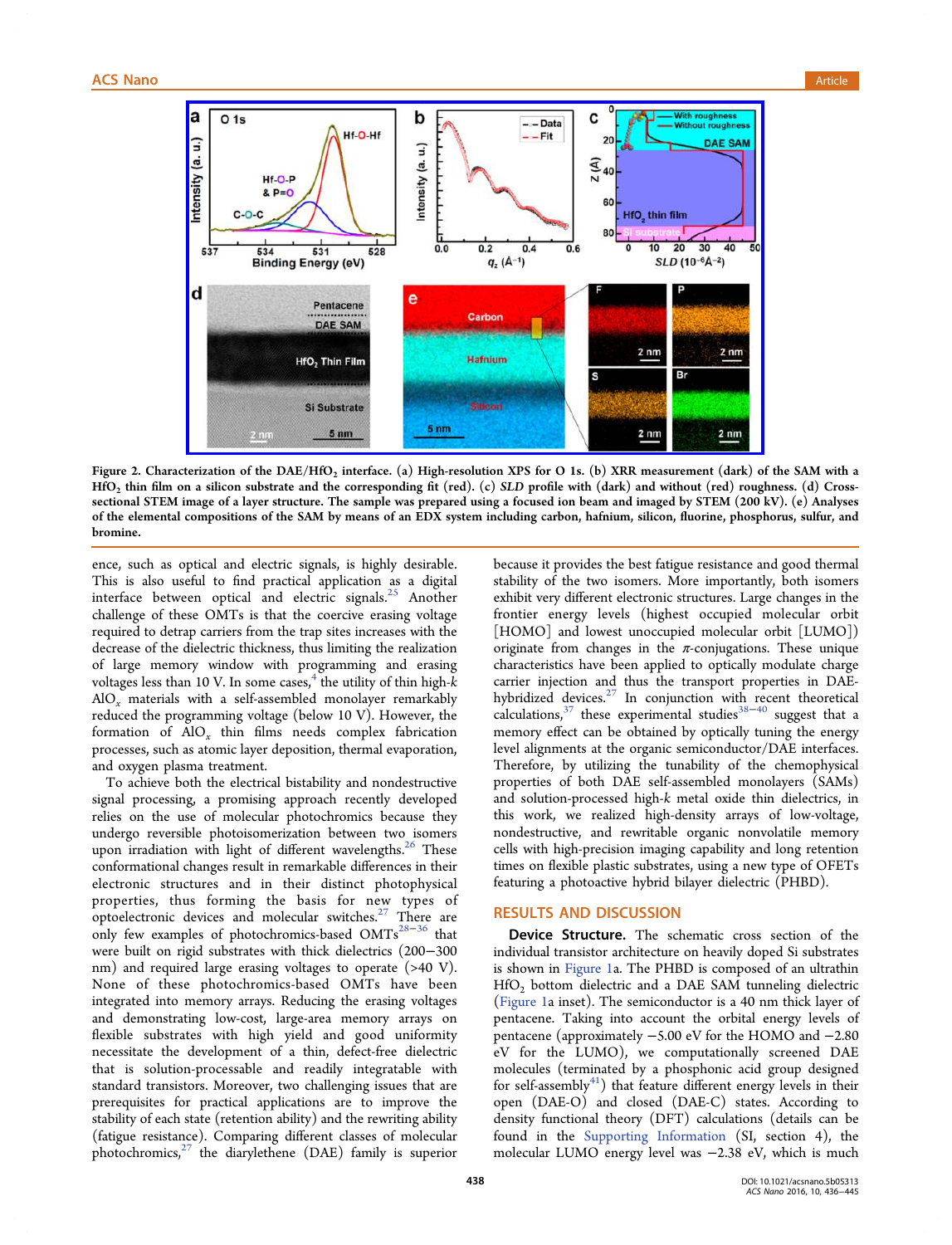<span id="page-3-0"></span>

Figure 3. Mechanism [demonstrations of nonvolatile memory e](http://pubsdc3.acs.org/action/showImage?doi=10.1021/acsnano.5b05313&iName=master.img-003.jpg&w=338&h=389)ffects. (a−d) Photocurrent generation mechanisms (left) and device photoresponses (right) under different conditions: (a, prior to UV illumination,  $V_D = -100$  mV and  $V_G = 0$ ; b, during UV illumination (365) nm, approximately  $100\,\mu{\rm W\,cm^{-2}})$ ,  $V_{\rm D}$  =  $-100$  mV and  $\bar{V}_{\rm G}$  = 0; c, visible light illumination (633 nm, 0.6 mW cm $^{-2})$  after UV irradiation for 600 s,  $V_D = -100$  mV and  $V_G = 0$ ; d, at variable  $V_G$  (100, 0, −100, and −700 mV) after UV irradiation for 600 s,  $V_D = -100$  mV). The inset in panel c (right) shows the nondestructive readout over 3 h of continuous measurements with no information loss.

higher than that of pentacene (approximately −2.80 eV), with a band gap of approximately 3.91 eV. These values are consistent with cyclic voltammetry (CV) and UV−vis absorption measurements in thin films (Figure S1). Upon exposure to UV light ( $\lambda = 365$  nm), the DAE molecule transformed from DAE-O to DAE-C through [the format](http://pubs.acs.org/doi/suppl/10.1021/acsnano.5b05313/suppl_file/nn5b05313_si_001.pdf)ion of a C−C bond (Figure 1b), leading to  $\pi$ -electron delocalization. Importantly, this transformation significantly decreased the LUMO energy [of DAEs t](#page-1-0)o −3.22 eV (as well as the band gap to approximately 2.49 eV), which is lower than that of pentacene. The reverse process used visible light irradiation to recover the original high LUMO energy. Further UV photoelectron spectroscopy (UPS) and photoelectron spectroscopy (PES) on indium tin oxide (ITO) substrates (Figure S2) provided HOMO energy levels of −6.30 and −5.75 eV for DAE-O and DAE-C in solid films, respectively. Thes[e values](http://pubs.acs.org/doi/suppl/10.1021/acsnano.5b05313/suppl_file/nn5b05313_si_001.pdf) are in good agreement with the values obtained from CV in thin films. The energy level diagram of DAE-O and DAE-C with respect to pentacene is schematically shown in Figure 1b and Table S1.

The molecular synthesis,  $HfO<sub>2</sub>$  thin film preparation, and device fabrication are d[etailed in](#page-1-0) the SI [\(sections](http://pubs.acs.org/doi/suppl/10.1021/acsnano.5b05313/suppl_file/nn5b05313_si_001.pdf) 1, 2, and 3.1−

3.2, Figures S3 and S4). From high-resolution X-ray photoelectron spectroscopic (XPS) studies, we found that the O 1s signals of DAE SAMs (Figure 2a) could be fit with three components: 530.3, 531.6, and 533.4 eV. These data can be assigned to Hf-O-[Hf, Hf](#page-2-0)-O-P (or P=O of the phosphonate group), and C−O−C, respectively.<sup>42</sup> In combination with the appearance of new transitions from P, Br, F, and S (Figures S5 and S6), these results reveal t[he](#page-9-0) successful attachment of DAE molecules on the  $HfO<sub>2</sub>$  surface. Further[more, the DAE](http://pubs.acs.org/doi/suppl/10.1021/acsnano.5b05313/suppl_file/nn5b05313_si_001.pdf) films are very stable; no oxidized sulfur atoms were observed after exposure to UV light ( $\lambda = 365$  nm, ~100  $\mu$ W cm<sup>-2</sup>) for 30 min (Figure S6).<sup>43</sup> Low-angle X-ray reflectivity (XRR) was used to determine the PHBD structure and illustrate the formation of a [SAM in a](http://pubs.acs.org/doi/suppl/10.1021/acsnano.5b05313/suppl_file/nn5b05313_si_001.pdf) [hig](#page-9-0)hly dense manner (Figure 2b and Figure S4). The scattering length density profile provided further evidence of the homogeneous assembly of the [monolaye](#page-2-0)r (Fi[gure 2c\),](http://pubs.acs.org/doi/suppl/10.1021/acsnano.5b05313/suppl_file/nn5b05313_si_001.pdf) which could be modeled as a threelayer structure with different electron densities: a DAE layer (approximat[ely 0.8 nm](#page-2-0)), an alkyl chain layer (approximately 1.5 nm), and a phosphate anchor layer (approximately 0.3 nm) (Table S2). This fit yielded a monolayer thickness of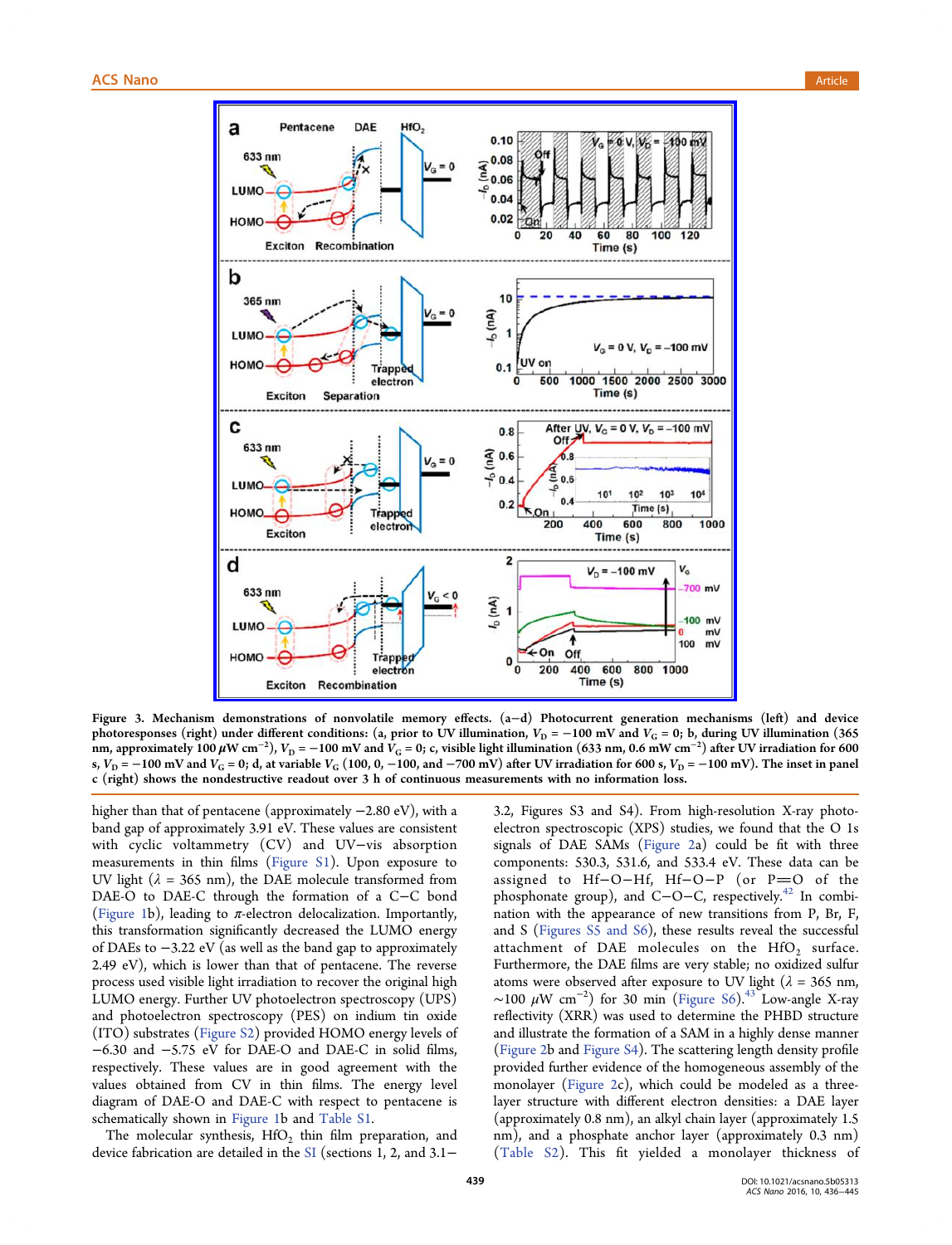<span id="page-4-0"></span>

Figure 4. Scanning photocurrent images. (a) Fluorescent image of a mapping device showing a 5 μm wide DAE SAM ribbon in the middle of the cha[nnel. The scale bar applies to all panels. \(b\) Scanning current images prior to and after UV illumination \(365 nm, approximat](http://pubsdc3.acs.org/action/showImage?doi=10.1021/acsnano.5b05313&iName=master.img-004.jpg&w=449&h=216)ely 100  $\mu$ W cm $^{-2}$ , 600 s), and after further white-light illumination (≥420 nm, 1.7 mW cm $^{-2}$ , 600 s).  $V_D$  = −100 mV and  $V_G$  = 0. (c) Spatial maps of the read-current ratios ( $R = I_{in}/I_{dark}$ ) for the same device taken after UV illumination for 600 s at  $V_{D} = -100$  mV and variable  $V_{G}$  (100, -100, −200, and −700 mV). All of the current mappings were performed with a 633 nm laser light (excitation power, 90  $\mu$ W; spot size, 1  $\mu$ m).

approximately 2.6 nm, which was consistent with an optimized real-space model of DAEs stably bound to the  $HfO<sub>2</sub>$  surface in a tridentate bridging mode (two Hf−O−P ligations and an additional hydrogen bond) (Figure 1a inset and SI, section 4 and Figure S7). Figure 2d,e shows cross-sectional scanning transmission electron micr[oscopic \(](#page-1-0)STEM) i[mag](http://pubs.acs.org/doi/suppl/10.1021/acsnano.5b05313/suppl_file/nn5b05313_si_001.pdf)es of the layered structure: [silicon su](#page-2-0)bstrate/HfO<sub>2</sub> thin film/DAE SAM/ pentacene. This visualization was realized using the doublespherical aberration-corrected STEM with a spatial resolution of ca. 0.80 Å. The elemental compositions of the individual layers were analyzed using an energy-dispersive X-ray system (EDX). The presence of F, P, S, and Br (Figure 2e inset) was the fingerprint of the molecules in the monolayer that confirmed the structure of the hybr[id diele](#page-2-0)ctrics as a combination of an  $HfO<sub>2</sub>$  thin film and a DAE SAM with a total thickness of approximately 7.7 nm. Solid-state UV/vis absorption spectroscopic studies (SI, section 3.3 and Figure S8) reveal that alternating illumination with UV and white light induced quantitative and reversi[ble](http://pubs.acs.org/doi/suppl/10.1021/acsnano.5b05313/suppl_file/nn5b05313_si_001.pdf) conversion between two distinct states,  $44,45$  thus setting the foundation for the following investigation of the device photoresponses.

Mechanis[m o](#page-9-0)f Nonvolatile Memory Effects. After understanding the structure of the pentacene/DAE interface, we then focused on probing the photoresponsive behaviors of PHBD OMTs. The capacitance of the PHBD was approximately 0.50  $\mu$ F/cm<sup>2</sup>, measured using impedance spectroscopy (Figure S9). Typical output and transfer characteristics for a PHBD OMT are presented in Figure S10. All of the devices [had stable](http://pubs.acs.org/doi/suppl/10.1021/acsnano.5b05313/suppl_file/nn5b05313_si_001.pdf) operations in ambient air at low voltages (less than −3.0 V). The average mobility of 0.7  $\pm$  0.08 cm<sup>2</sup> V<sup>-1</sup> s<sup>-1</sup> and the on/[of](http://pubs.acs.org/doi/suppl/10.1021/acsnano.5b05313/suppl_file/nn5b05313_si_001.pdf)f ratio on the order of [approxima](http://pubs.acs.org/doi/suppl/10.1021/acsnano.5b05313/suppl_file/nn5b05313_si_001.pdf)tely  $10<sup>5</sup>$  on silicon substrates were achieved based on more than 30 individual transistors on different wafers (SI, sections 3.1−3.2). Figure 3a−d shows the working mechanism and device photoresponses in the different states. [In](http://pubs.acs.org/doi/suppl/10.1021/acsnano.5b05313/suppl_file/nn5b05313_si_001.pdf)itially, we chose irra[diation](#page-3-0) [w](#page-3-0)ith 633 nm light (0.6 mW  $cm^{-2}$ ) because the programming signal does not disturb the DAE conformation (nondestructive

programming) (Figure S11). We observed a sudden source/ drain current  $(I_D)$  jump as shown in Figure 3a (right). The current jump [was attribute](http://pubs.acs.org/doi/suppl/10.1021/acsnano.5b05313/suppl_file/nn5b05313_si_001.pdf)d to the net photocurrent  $(I_n)$ , suggesting that the memory cell w[as not](#page-3-0) working. The photoexcited electrons could not cross the barrier between the LUMOs of pentacene and DAE into the  $DAE/HfO<sub>2</sub>$ interface (Figure 3a left). UV light (365 nm) was required to preset the device so that it could function as a memory cell. UV irradiation [caused b](#page-3-0)oth the isomerization from DAE-O to DAE-C and the creation of a photoexcited electron. As the DAE LUMO was lowered with respect to pentacene (Figure 3b left), the high-energy electrons could tunnel through the DAE SAM and charge the  $DAE/HfO<sub>2</sub>$  interface. To reveal t[hese pro](#page-3-0)cesses, we performed the real-time excited-state time-dependent density functional theory (TDDFT) simulations. It may include three processes: (i) intermolecular electron transfer from pentacene to DAE molecules with a lifetime of 324 fs (Figure S12a); (ii) intramolecular electron transfer in DAE (within 1 ps);<sup>46</sup> (iii) intermolecular electron transfer from DAE to  $HfO<sub>2</sub>$ [semic](http://pubs.acs.org/doi/suppl/10.1021/acsnano.5b05313/suppl_file/nn5b05313_si_001.pdf)onductor. As shown in Figure S12b, the energy difference bet[we](#page-9-0)en DAE and  $HfO<sub>2</sub>$  could drive the photoexcited electrons to transfer from DAE to the [oxide interfa](http://pubs.acs.org/doi/suppl/10.1021/acsnano.5b05313/suppl_file/nn5b05313_si_001.pdf)ce. The third process is also very fast (with lifetime in the range from several femtoseconds to hundreds of femtoseconds). $4/$  Therefore, the total process happens within a picosecond and can be described as a tunneling process. These trapped elec[tro](#page-9-0)ns provide an additional negative electrical field, thus leading to an increase in the device currents  $(I_{\text{in}})$  (Figure 3b right). This  $I_{\text{in}}$  includes two components: the net photocurrent  $(I_n)$  and the photocurrent induced by the charged [DAE/HfO](#page-3-0)<sub>2</sub> interface  $(I_{ph})$ , that is,  $I_{in}$  =  $I_n + I_{ph}$ . After presetting the device, progressive nondestructive programming was realized by 633 nm visible light irradiation, as shown in Figure 3c (right). Remarkably, the device persisted in a high conductance state  $(I_{ph})$  over a long retention time after the visibl[e light w](#page-3-0)as turned off. After over 3 h of continuous measurements in the dark, the devices still retained recorded information with no information loss (nondestructive readout)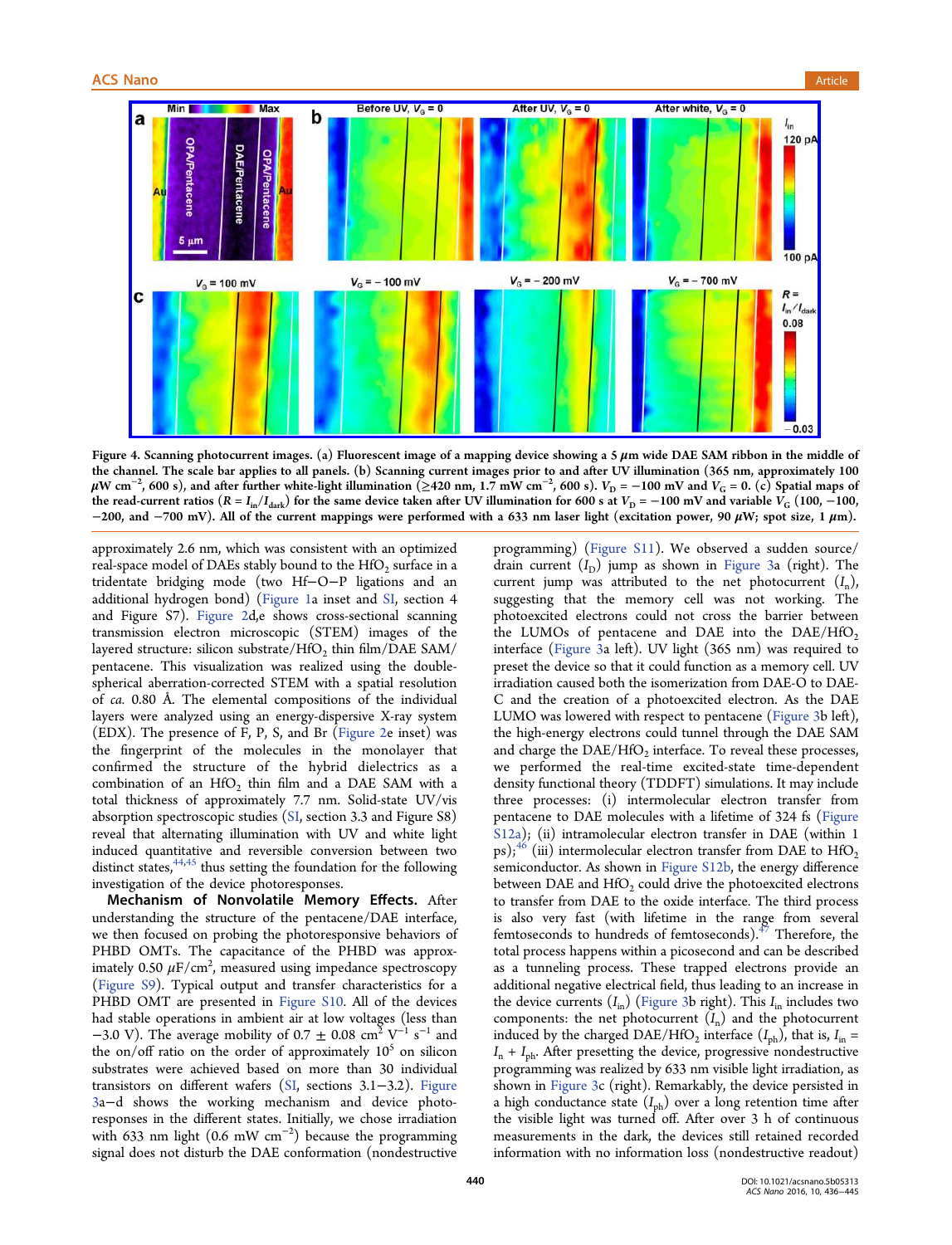<span id="page-5-0"></span>

Figure 5. Memory charact[eristics of PHBD OMTs. \(a\) Five representative programming and erasing cycles of a d](http://pubsdc3.acs.org/action/showImage?doi=10.1021/acsnano.5b05313&iName=master.img-005.jpg&w=311&h=365)evice as a function of  $P_{\text{light}}$ . Programming: 633 nm light illumination (200 s) with four different intensities (0.60, 1.72, 3.87, and 5.35 mW cm<sup>−</sup><sup>2</sup> ). Erasing: −3 V gate pulse (1 s);  $V_D$  = −100 mV and  $V_G$  = 0. (b) Large  $V_T$  window when  $V_G$  scanned from −3 to 4 V;  $V_D$  = −3 V. (c) Gate-dependent read-current ratios (R) as a function of  $P_{\text{light}}$ . The  $P_{\text{light}}$  of the 633 nm light ranged from 0, 0.10, 0.12, 0.17, 0.60, 1.72, 2.48, 3.87, 5.35, 7.22, to 9.27 mW cm<sup>-2</sup>. The data were recorded by 200 s of illumination from its initial state for each intensity;  $V_D = -3$  V. The inset shows the relationship between R and  $P_{\text{light}}$  at  $V_G = 0$ . (d) Fatigue resistance of PHBD OMTs at  $V_D = -1$  V when  $V_G$  scanned from  $-1$  to 1 V. After 10<sup>3</sup> cycles, the  $V_T$  window was larger than 0.7 V; after 10<sup>4</sup> cycles, the V<sub>T</sub> window was still larger than 0.5 V. (e) Retention characteristics for PHBD OMTs at V<sub>D</sub> = −1 V when  $V_G$  scanned from −1 to 1 V. After over 7 days, the device still had a measurable  $V_T$  window (larger than 0.4 V). All of the devices were preset to an initial state by UV light illumination (365 nm, approximately 600 s) and a −3 V gate pulse (1 s). For panels b,d,e, programming was carried out with 633 nm light illumination (0.6 mW cm<sup>−2</sup>, 600 s), while erasing was carried out with a −3 V gate pulse (1 s).

except for a slight noise increase (Figure 3c right). This result is reasonable because the LUMO energy of DAE-C is lower than that of pentacene, and the trappe[d electro](#page-3-0)ns at the  $DAE/HfO<sub>2</sub>$ interface were efficiently prevented from leaking away through the pentacene/DAE interface (Figure 3c left). Along with the thermal stability of DAE-C, these results demonstrated the significant nonvolatile memo[ry capab](#page-3-0)ility of these PHBD OMTs. White light illumination ( $\geq$ 420 nm) was used to recover the initial DAE-O isomer as well as the original electronic structure at the pentacene/DAE interface (data not shown), thus discharging the  $DAE/HfO<sub>2</sub>$  interface in addition to the voltage bias. Another important way to erase information is to apply a negative voltage from the back gate  $(V_G)$  (Figure 3d). We found that the devices showed a nonvolatile memory effect when  $V_G \geq 0$ , while their persistent current w[as not](#page-3-0) [re](#page-3-0)tained when  $V_G$  < 0. If  $V_G$  was as large as −700 mV, the devices only displayed photocurrents (Figure 3d right). This result can be explained by the following mechanism (Figure 3d left): the negative  $V_G$  raised the defe[ct energy](#page-3-0) level of the dielectric interface as well as the LUMO energy of DAE-C, resulting in the continuous release of the trapped electrons from the  $DAE/HfO<sub>2</sub>$  interface. When the LUMO energy of DAE-C increased to higher than that of pentacene, the photogenerated electron−hole pairs could not be efficiently separated at the pentacene/DAE interface to charge the DAE/  $HfO<sub>2</sub>$  interface, similarly to the case of DAE-O (Figure 3a). Although both methods (white light and  $V_G$ ) highlighted the resettability of the device,  $V_G$  was favored becaus[e it did n](#page-3-0)ot require resetting the devices for the next writing and reading cycle.

Scanning Photocurrent Mapping. To further verify the underlying physical mechanisms of the memory effect, we conducted spatially resolved scanning photocurrent mapping measurements. For comparison, we lithographically patterned the DAE SAM to a 5  $\mu$ m wide ribbon positioned in the middle of the channel (Figure S13 and Figure 4a). The remaining part of the channel was modified with n-octadecylphosphonic acid (OPA). Figure [4b mapped](http://pubs.acs.org/doi/suppl/10.1021/acsnano.5b05313/suppl_file/nn5b05313_si_001.pdf) the [total curr](#page-4-0)ent increase ( $I_{\text{in}} = I_{\text{light}}$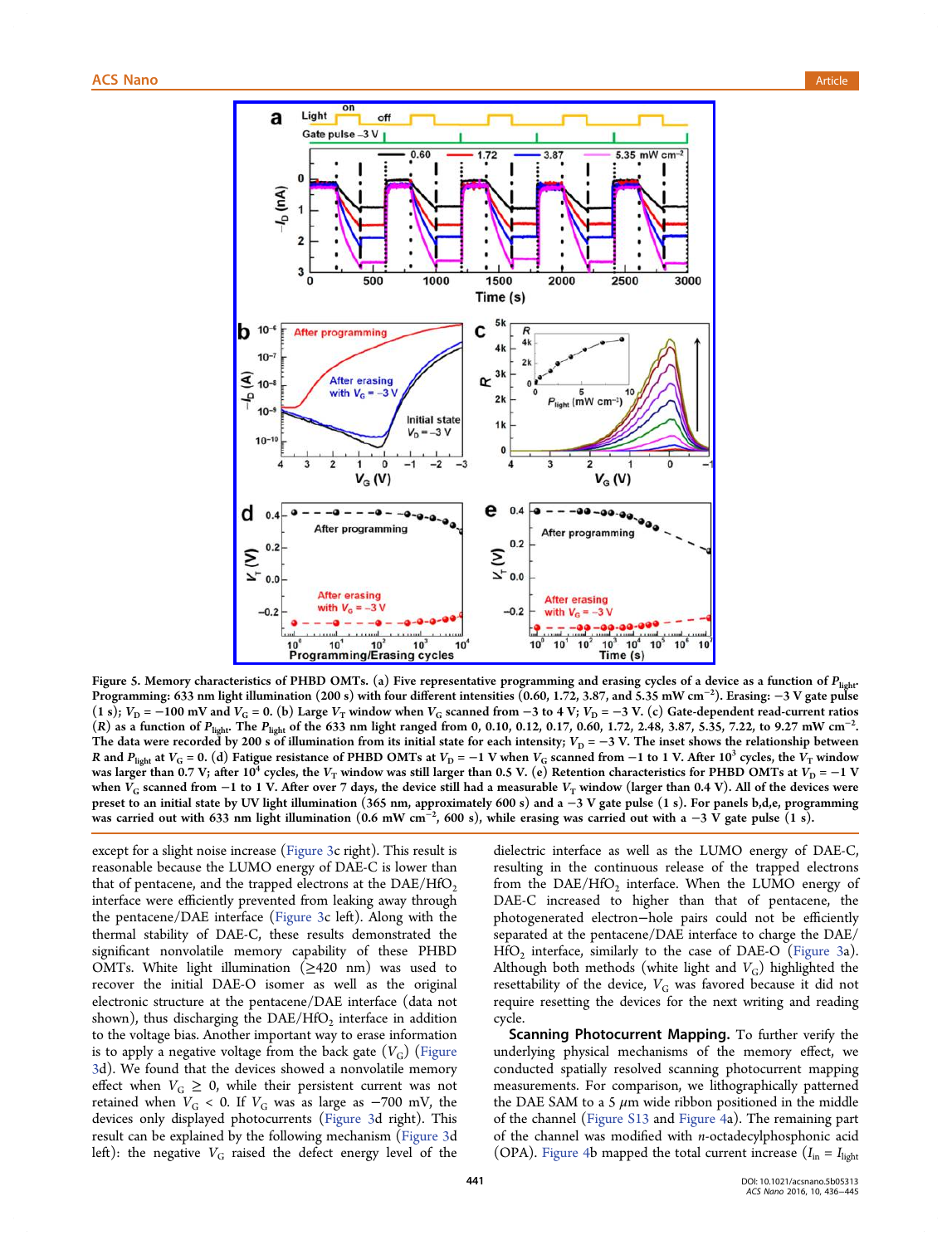<span id="page-6-0"></span>

Figure [6. Flexible PHBD OMT arrays. \(a\) Schematic diagram of a sensor array. \(b\) Layered structures of a sensor array from bottom](http://pubsdc3.acs.org/action/showImage?doi=10.1021/acsnano.5b05313&iName=master.img-006.jpg&w=449&h=298) to top: ITO-coated PET, 5.1 nm thick  $HfO<sub>2</sub>$  thin film, 2.6 nm DAE SAM, 40 nm thick pentacene thin film, Au electrode, 100 nm thick SiO<sub>2</sub> square array, and Au electrode. The inset shows the magnified structure of the top three layers in one pixel. (c) Top-view photograph of a complete 30-by-30 sensor array on flexible substrates (effective area: 5  $\times$  5 cm<sup>2</sup>). The inset shows a magnified image of the array. (d) Detailed optical image of an individual pixel. (e−h) Top-view photographs and corresponding current mappings for two objects: a Peking University logo and a butterfly. UV light (365 nm) was used for resetting and programming; a gate pulse (−3 V) was used for erasing;  $V_D = -100$  mV and  $V_G = 0$ .

 $-I<sub>dark</sub>$ ) at  $V<sub>G</sub>$  = 0 and under a −100 mV source/drain bias ( $V<sub>D</sub>$ ) before UV illumination (DAE-O), after UV illumination (DAE-C), and after further white-light illumination (DAE-O). Note that the current changes appeared in five separate zones (from left to right: source, OPA/pentacene, DAE/pentacene, OPA/ pentacene, and drain). Only in the DAE-C state did we observe a high-current region with a similar width to the DAE ribbons in the middle of the conducting channel, which confirmed that UV light or DAE-C is a prerequisite for efficient hot electron injection and trapping. Similarly, current mapping after UV irradiation was also carried out under a  $V_G$  fixed at 100, -100, −200, and −700 mV (Figure 4c). We observed the consistent progressive decrease of the read-current ratios  $(R = I_{in}/I_{dark})$ with  $V_G$  varying from [100,](#page-4-0) -100, and -200 mV, and even the disappearance of R at  $V_G = -700$  mV. These results demonstrated the gate-enforced charge detrapping mechanism of the PHBD and the erasability of stored information in the PHBD OMTs.

To further confirm the mechanism, we carried out two sets of control experiments where we built pentacene thin film transistors without DAE SAMs and the pure DAE SAM device without pentacene. In the first case, the devices did only show the photocurrent jumps both before and after UV light illumination (Figure S14). In the second case, we did not get any measurable current in pure DAE SAM-based devices because a D[AE monola](http://pubs.acs.org/doi/suppl/10.1021/acsnano.5b05313/suppl_file/nn5b05313_si_001.pdf)yer is insulating (data not shown). Another possibility for the switching mechanism is the variations in capacitance of DAE SAM–HfO<sub>2</sub> hybrid dielectrics.

Control experiments demonstrated that neither UV nor visible light illuminations caused a capacitance change in the hybrid dielectrics (Figure S9). In conjunction with the theoretical calculations which show that there is a negligible difference in the molecul[ar dipole m](http://pubs.acs.org/doi/suppl/10.1021/acsnano.5b05313/suppl_file/nn5b05313_si_001.pdf)oments for the two states (5.3 D for DAE-O and 5.6 D for DAE-C), these results preclude the effects of either capacitive coupling<sup>28</sup> or the built-in electric field (induced by the change of the dipole moment) $30$  on the photoresponsive behavior described [ab](#page-9-0)ove.

Memory Characteristics of PHBD OMTs. [Fig](#page-9-0)ure 5a shows the programming and erasing cycles of  $I_D$  as a function of light intensity  $(P_{\text{light}})$ . The device was first preset t[o an initia](#page-5-0)l state by UV light illumination (approximately 600 s) and a−3 V gate pulse (1 s). For programming, 633 nm light with four different levels of  $P_{\text{light}}$  was applied to record information. After removing the light, the device retained the stored information over a long retention time (at least 3 h, Figure 3c). The stronger the input signal intensity, the higher the readout current. For erasure, a  $-3$  V gate pulse was ap[plied to d](#page-3-0)ischarge the  $DAE/HfO<sub>2</sub>$  interface and thus recover the initial current. The programming/erasing process was reversible, as shown by five representative cycles in Figure 5a. These results demonstrated the reproducibility and programmability of the nonvolatile memory capacity.

In addition to  $I_D$ , the threshold [voltage](#page-5-0)  $(V_T)$  $(V_T)$ , another feature of an OFET, is the second method to read information and evaluate the retention ability of a memory device. The exact  $V<sub>T</sub>$ depends on the scanning voltage as well as the intensity and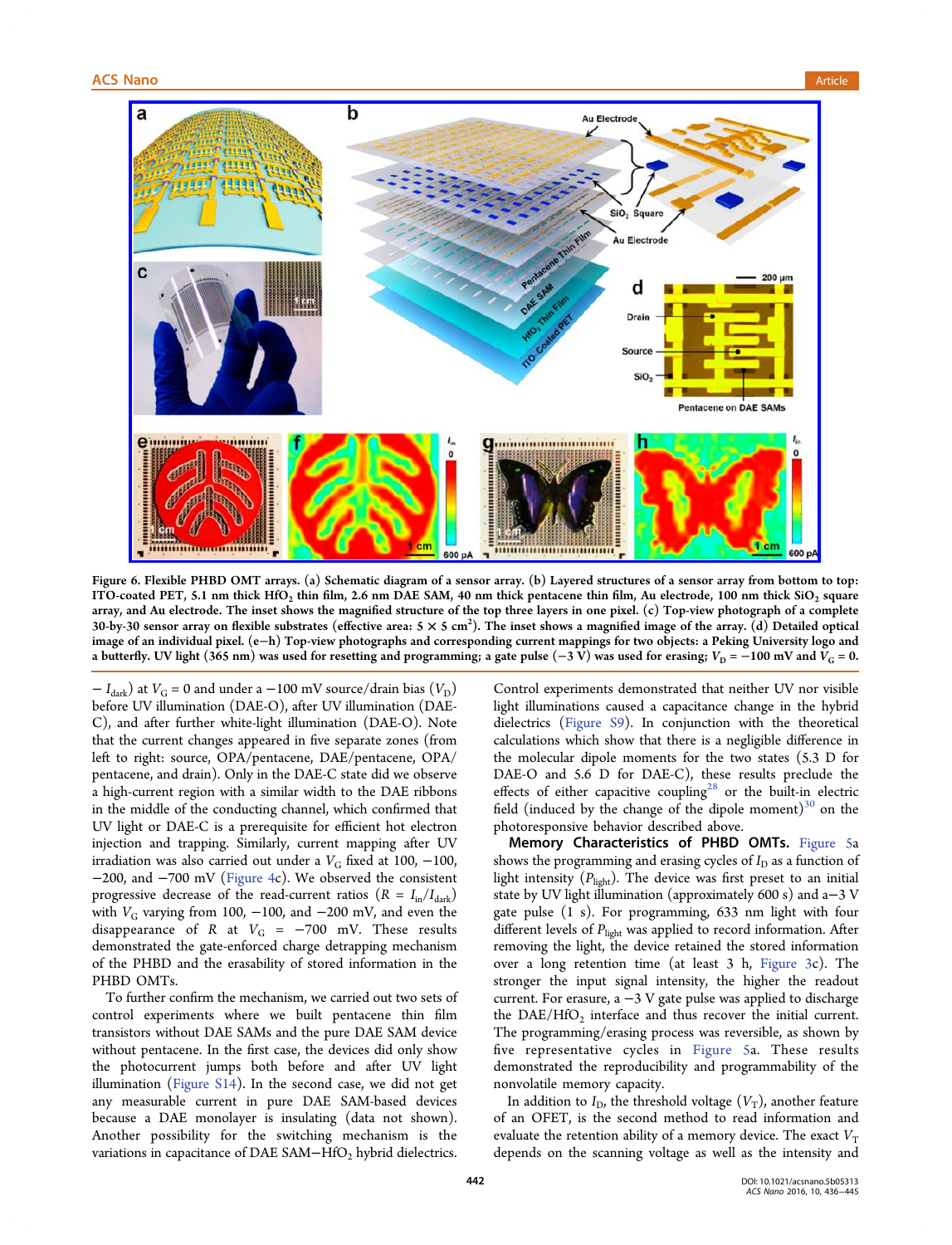duration of the programming light (Figure 5b and Figure S15). To read the maximum information, UV light illumination (approximately 600 s) followed by a  $-3$  V gate pu[lse \(1 s\) wa](http://pubs.acs.org/doi/suppl/10.1021/acsnano.5b05313/suppl_file/nn5b05313_si_001.pdf)s applied to the devices to p[r](#page-5-0)eset their [initial](#page-5-0) [s](#page-5-0)tate. Then,  $V<sub>T</sub>$  was examined by measuring  $I_D$  as a function of  $V_G$  during the programming/erasing process. For example,  $V_T$  significantly shifted from approximately 0 to 3.6 V when  $V_G$  scanned from −3 to 4 V ( $P_{light}$  = 0.6 mW cm<sup>-2</sup> for 600 s) (Figure 5b), while  $V<sub>T</sub>$  shifted from approximately −0.3 to 0.4 V when  $V<sub>G</sub>$  scanned from −1 to 1 V ( $P_{light}$  = 0.6 mW cm<sup>-2</sup> for 600 [s\) \(Figur](#page-5-0)e S15a). The memory window was found to be as large as 50% of the working voltage and was sufficient for relia[ble memor](http://pubs.acs.org/doi/suppl/10.1021/acsnano.5b05313/suppl_file/nn5b05313_si_001.pdf)y operations. On the basis of the data from Figure S15b, we calculated the read-current ratios  $(R)$  as a function of  $V_G$  and  $P_{\text{light}}$  (Figure 5c). We found that the R at each  $P_{\text{light}}$  reached a maximum at  $V_G$  = approximately 0 and i[ncreased](http://pubs.acs.org/doi/suppl/10.1021/acsnano.5b05313/suppl_file/nn5b05313_si_001.pdf) [to](http://pubs.acs.org/doi/suppl/10.1021/acsnano.5b05313/suppl_file/nn5b05313_si_001.pdf) near satura[tion with](#page-5-0) increasing  $P_{\text{light}}$  similarly to  $V_T$  (Figure S15). Significantly, the highest R value was as high as  $4.4 \times 10^4$ , 2 orders of magnitude higher than  $AIO_X/SAM$  hyb[rid dielectric](http://pubs.acs.org/doi/suppl/10.1021/acsnano.5b05313/suppl_file/nn5b05313_si_001.pdf)s  $(10^2).$ <sup>4</sup>

To evaluate the fatigue resistance of PHBD OMTs, we applie[d](#page-8-0)  $10^4$  programming/erasing cycles to a device and monitored the associated  $V_T$  changes by scanning  $V_G$  from  $-1$ to 1 V. As shown in Figure 5d, the device maintained the constant  $V_T$  window (approximately 0.7 V) without obvious degradation for up to  $10<sup>3</sup>$  cycles. After that point, the device started to slowly degr[ade;](#page-5-0) [the](#page-5-0) [i](#page-5-0)nitial  $V_T$  could no longer be restored, and the  $V<sub>T</sub>$  window narrowed. However, after  $10<sup>4</sup>$ cycles, the  $V<sub>T</sub>$  window was still larger than 0.5 V and allowed for a clear readout. This value is within 2 orders of magnitude of modern silicon-based floating-gate transistors widely used for flash memory  $(10^6 \text{ cycles})$ .<sup>48</sup> Data retention is also of crucial importance for nonvolatile memory applications. Most OMTs suffer from charge loss du[rin](#page-9-0)g the readout operation. In our case, both the 633 nm light programming and electrical readout were nondestructive and did not induce a conformation transition or instability of the DAE SAMs. As previously demonstrated, the long retention time (approximately 3 h) was achieved by using  $I_D$  as the readout signal (Figure 3c). We found that using  $V_T$  as the readout signal could significantly improve the retention time. The results in Fig[ure 5e sho](#page-3-0)w that the device still had a measurable  $V<sub>T</sub>$  window (larger than 0.4 V) for unambiguous readouts after over 7 days [of uninte](#page-5-0)rrupted  $V<sub>T</sub>$ monitoring. In fact, we preset a device via UV light irradiation and measured the initial  $V<sub>T</sub>$  window to be approximately 0.65 V. The device still displayed a nearly similar  $V<sub>T</sub>$  window (approximately 0.60 V) after being maintained in the dark for more than one-half of a year. These results suggested that the erasing voltage  $(-3 \text{ V})$  might be the major factor that caused device degradation. In general, the programming, erasing, and reading processes of conventional floating memories are based on the electrical processes that cause the obvious device degradation. Our light programming design opens up a solution to improve the retention time.

Flexible PHBD OMT Arrays. After comprehensively understanding the high-performance nonvolatile memory effect of individual OMTs, we then moved to demonstrate its integratability for potential imaging applications.<sup>49,50</sup> To do so, a flexible active-matrix sensor array with high density was fabricated. Figure 6a illustrates the schematic [diag](#page-9-0)ram of a nonvolatile PHBD OMT-based sensor array. The sensors were fabricated [on ITO-c](#page-6-0)oated polyethylene terephthalate (PET) sheets (Figure 6b). The detailed fabrication process is outlined in the Supporting Information. Figure 6c shows a top-view photograph of a complete 30-by-30 array with 900 memory cells arranged in a flexible transp[arent subs](#page-6-0)trate  $(5 \times 5 \text{ cm}^2)$ ; a magnifi[ed](http://pubs.acs.org/doi/suppl/10.1021/acsnano.5b05313/suppl_file/nn5b05313_si_001.pdf) [view](http://pubs.acs.org/doi/suppl/10.1021/acsnano.5b05313/suppl_file/nn5b05313_si_001.pdf) [of](http://pubs.acs.org/doi/suppl/10.1021/acsnano.5b05313/suppl_file/nn5b05313_si_001.pdf) [one](http://pubs.acs.org/doi/suppl/10.1021/acsnano.5b05313/suppl_file/nn5b05313_si_001.pdf) [pixel](http://pubs.acs.org/doi/suppl/10.1021/acsnano.5b05313/suppl_file/nn5b05313_si_001.pdf) [is](http://pubs.acs.org/doi/suppl/10.1021/acsnano.5b05313/suppl_file/nn5b05313_si_001.pdf) [sh](http://pubs.acs.org/doi/suppl/10.1021/acsnano.5b05313/suppl_file/nn5b05313_si_001.pdf)own in Figure 6d. The devices showed an average mobility of approximately  $0.03 \pm 0.01$  cm<sup>2</sup>  $V^{-1}$  s<sup>-1</sup> and on/off ratio of approximately 10<sup>4</sup> when operated at a gat[e](#page-6-0) voltage as low as  $-3$  V (Figure [S16\).](#page-6-0) [T](#page-6-0)his bendable active-matrix sensor array, which can endure harsh physical stresses (SI, section 3.4, Figures S17−S19), enabled us to measure the spatial distribution of [the](http://pubs.acs.org/doi/suppl/10.1021/acsnano.5b05313/suppl_file/nn5b05313_si_001.pdf) [inciden](http://pubs.acs.org/doi/suppl/10.1021/acsnano.5b05313/suppl_file/nn5b05313_si_001.pdf)t light applied to it and to [sto](http://pubs.acs.org/doi/suppl/10.1021/acsnano.5b05313/suppl_file/nn5b05313_si_001.pdf)re the two-dimensional analogue image for more than 1 week after the visible light was turned off. Figure 6e−h demonstrates the imaging capability of the sensor array. UV light was used for resetting and programming, and [a gate p](#page-6-0)ulse was used for erasing. The lights were applied in the shapes of two matters: a Peking University logo and a butterfly. We first imaged the logo of Peking University by UV light irradiation (365 nm, 100  $\mu$ W cm<sup>-2</sup>, 200 s). As seen in Figure S20, the current distribution of the programmed cells and the background were mainly located at approxima[tely 450 an](http://pubs.acs.org/doi/suppl/10.1021/acsnano.5b05313/suppl_file/nn5b05313_si_001.pdf)d 50 pA, respectively, and the contrast between them showed a clear shape for up to 24 h after removing the light and electric voltages (Figure 6f). Notably, the sensor array can be programmed repeatedly after erasing the stored information with a gate pulse  $(-3 \text{ V}, 1 \text{ s})$  so that the spatial distribution of the applied light was successfully recovered. Good contrast for the butterfly image was still achieved by recycling the same sensor array (Figure 6g,h), demonstrating the imaging capability with high precision and resettability.

## **CONCLUSION**

This work presented a general approach for developing highly integrated, cost-effective, transparent, and functional flexible electronics that are controllable on large areas, using highperformance OFETs with desired functionalities as the building blocks. By sophisticatedly designing and fabricating a unique PHBD OMT featuring solution-processed ultrathin hybrid dielectrics on flexible plastic substrates, we realized a highdensity, foldable, lightweight nonvolatile OMT array that worked at low operation voltages  $(\leq 3 \text{ V})$  to produce a large, reversible threshold-voltage shift with long retention times (half a year) and  $>10<sup>4</sup>$  memory cycles in an invasive manner. More importantly, these active-matrix sensor arrays demonstrated the capacity to record the spatial distribution of the confined light and then image the two-dimensional matters with high precision and resettability. The universality of this technology and the compatibility of organic electronics with flexible substrates, in combination with the proved device's reproducibility, sensing ability, and endurance of harsh physical stresses, suggest a feasible route toward their implementation for future practical applications, including health care and tissue detection, sensors, displays, solar cells, smart skin, environmental monitoring, and consumer electronic appliances.

# **METHODS**

Hafnium Oxide Thin Film Preparation. The sol−gel process to prepare hafnium oxide dielectric can be found in ref 41. Heavily doped n-type silicon wafers (KMT Corporation) after removing the  $SiO<sub>2</sub>$ layer on the surface were cleaned in a Piranha solution (volume ratio of components:  $H_2SO_4/H_2O_2 = 70:30$ ) by heating [at](#page-9-0) 110 °C for 2 h, followed by rinsing thoroughly with the deionized (DI) water, sonicated for 15 min in a RCA solution (volume ratio of components: DI water/ammonium hydroxide/ $H_2O_2 = 5:1:1$ ), rinsed and dried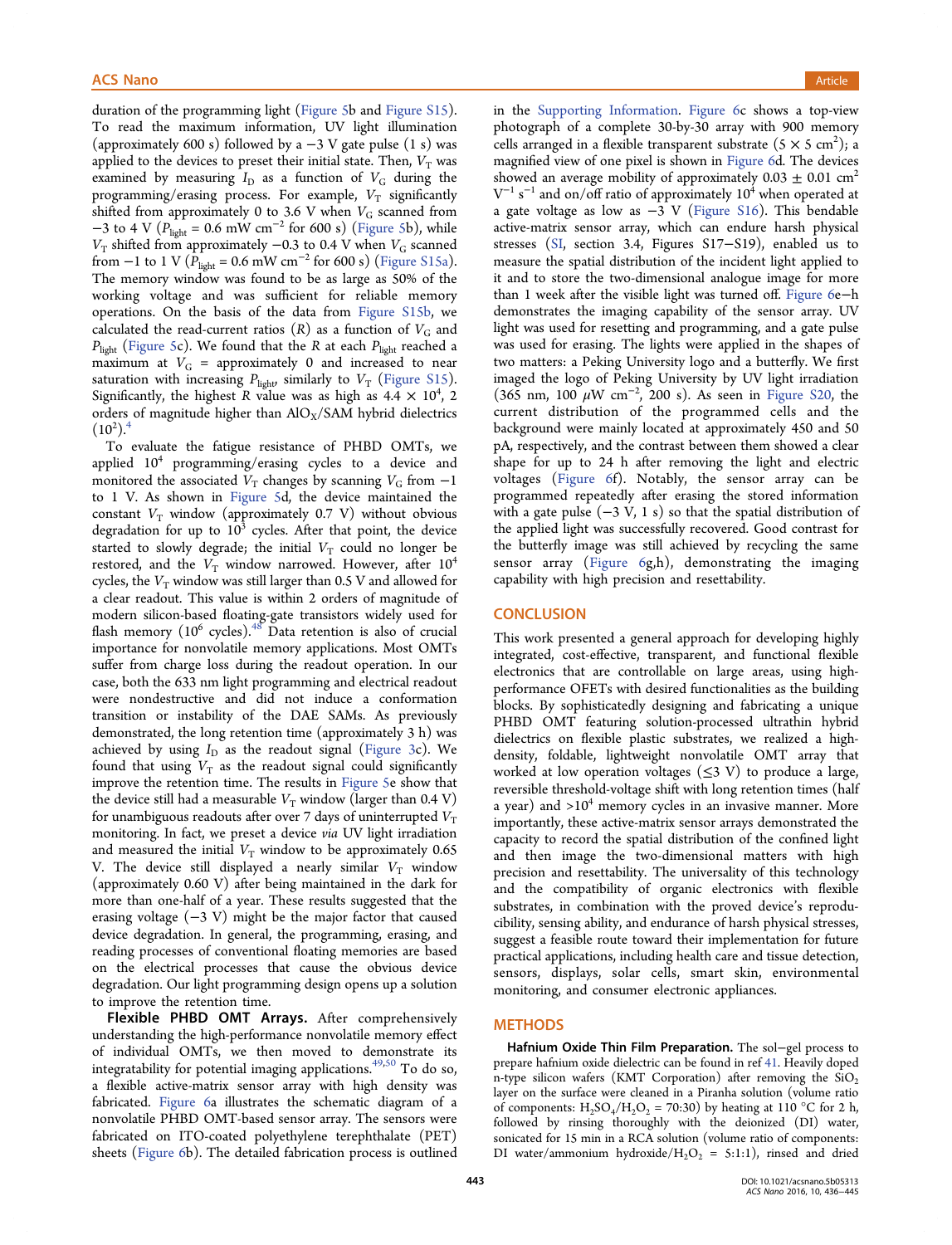<span id="page-8-0"></span>under a nitrogen gas, and used immediately. A hafnium oxide sol−gel solution was prepared by dissolving hafnium $(IV)$  chloride  $(HfCl<sub>4</sub>)$ (99.9% Alfa Aesar) in ethanol (distilled and deoxygenated by argon before use) in a glovebox (argon atmosphere), followed by adding a mixture of nitric acid  $(HNO<sub>3</sub>)$  and DI water in air (molar ratio of components:  $HfCl_4/EtOH/HNO_3/H_2O = 1:410:5:5$ ). The solution was filtered using a 0.2  $\mu$ m PTFE syringe filter and heated at 50 °C for 3 h to promote hydrolysis and polymerization of HfO<sub>2</sub> sol−gel. Hafnium oxide films were prepared by spin-coating the HfO<sub>2</sub> sol−gel solutions onto the cleaned Si substrates at 6000 rpm for 30 s. After hydrolyzation in air for 1 h, the films were annealed in an oven at 600 °C for 30 min in air, then removed and cooled to the room temperature.

 $HfO<sub>2</sub>$  films prepared on flexible substrates were performed as followed:51,52 A hafnium oxide sol−gel solution was prepared by the same method as mentioned above. HfO<sub>2</sub> films were prepared by spincoating t[he so](#page-9-0)l−gel solution onto a cleaned ITO-coated PET substrate (Sigma-Aldrich,  $L \times W \times$  thickness: 1 ft  $\times$  1 ft  $\times$  5 mil) in two steps of 1000 rpm for 3 s and 3000 rpm for 30 s. After being hydrolyzed in air for 1 h, the films were exposed to  $UV/O_3$  at 200 °C for 30 min, then removed and cooled to the room temperature.

Memory Cell Fabrication. After the formation of hafnium oxide dielectric, silicon substrates were immediately immersed into a solution of 0.1 mM DAE in THF/ethanol (1:1) for 24 h at room temperature in an argon atmosphere for preparing DAE SAMs. Then, a 40 nm thick pentacene (TCI, purified by sublimation) was deposited as a semiconductor layer at a rate of 0.1 Å/s under a pressure of 5  $\times$ 10<sup>−</sup><sup>4</sup> Pa. The gold source and drain contacts (40 nm) were vacuumdeposited on the semiconductor layer through a shadow mask. The channel length  $(L)$  and width  $(W)$  were 100 and 1000  $\mu$ m, respectively.

Flexible Memory Array Fabrication. For flexible sensor arrays on PET substrates, the self-assembly process of forming DAE SAMs was the same as that on silicon substrates. On top of the DAE monolayer, a 40 nm thick layer of pentacene (TCI, purified by sublimation) was deposited by vacuum sublimation through a shadow mask. Then, interdigitated metal contacts (Au, 40 nm) were formed on top of pentacene by thermal evaporation through different shadow masks with designed patterns in two steps. The channel length  $(L)$  and width  $(W)$  were 120 and 800  $\mu$ m, respectively. To insulate source and drain contacts at the crossing section, a 100 nm thick layer of a  $SiO<sub>2</sub>$ square array were deposited by electron beam thermal evaporation through a shadow mask before the second step of metal electrode depositions. The control gates of all 900 memory cells were connected to the bottom surface, and the ITO layer was used as the global back gate. More information about molecular synthesis, device characterization, theoretical calculation, and supplementary data can be found in the Supporting Information.

# AS[SOCIATED CONTEN](http://pubs.acs.org/doi/suppl/10.1021/acsnano.5b05313/suppl_file/nn5b05313_si_001.pdf)T

#### **S** Supporting Information

The Supporting Information is available free of charge on the ACS Publications website at DOI: 10.1021/acsnano.5b05313.

Additional figures and tables showing molecular syn[thesis, general met](http://pubs.acs.org)hods, de[tails of device fabrication](http://pubs.acs.org/doi/abs/10.1021/acsnano.5b05313), theoretical calculation, and additional references (PDF)

# AUTHOR INFORMATION

### Corresponding Author

\*E-mail: guoxf@pku.edu.cn.

#### Notes

The auth[ors declare no com](mailto:guoxf@pku.edu.cn)peting financial interest.

## ACKNOWLEDGMENTS

The authors thank Prof. Colin Nuckolls very much for enlightening discussions. This work was supported by the 973 Project (2012CB921404) and the National Natural Science Funds of China (21225311, 91333102, and 21373014).

## **REFERENCES**

(1) Wang, C.; Dong, H.; Hu, W.; Liu, Y.; Zhu, D. Semiconducting π-Conjugated Systems in Field-Effect Transistors: A Material Odyssey of Organic Electronics. Chem. Rev. 2012, 112, 2208−2267.

(2) Sokolov, A. N.; Tee, B. C. K; Bettinger, C. J.; Tok, J. B. H; Bao, Z. Chemical and Engineering Approaches to Enable Organic Field-Effect Transistors for Electronic Skin Applications. Acc. Chem. Res. 2012, 45, 361−371.

(3) Klauk, H.; Zschieschang, U.; Pflaum, J.; Halik, M. Ultralow-Power Organic Complementary Circuits. Nature 2007, 445, 745−748.

(4) Sekitani, T.; Yokota, T.; Zschieschang, U.; Klauk, H.; Bauer, S.; Takeuchi, K.; Takamiya, M.; Sakurai, T.; Someya, T. Organic Nonvolatile Memory Transistors for Flexible Sensor Arrays. Science 2009, 326, 1516−1519.

(5) Noh, Y. Y.; Zhao, N.; Caironi, M.; Sirringhaus, H. Downscaling of Self-Aligned, All-Printed Polymer Thin-Film Transistors. Nat. Nanotechnol. 2007, 2, 784−789.

(6) Smits, E. C. P.; Mathijssen, S. G. J.; van Hal, P. A.; Setayesh, S.; Geuns, T. C. T.; Mutsaers, K. A. H. A.; Cantatore, E.; Wondergem, H. J.; Werzer, O.; Resel, R.; et al. Bottom-Up Organic Interrated Circuits. Nature 2008, 455, 956−959.

(7) Crone, B.; Dodabalapur, A.; Lin, Y.-Y.; Filas, R. W.; Bao, Z.; LaDuca, A.; Sarpeshkar, R.; Katz, H. E.; Li, W. Large-Scale [Compl](http://pubs.acs.org/action/showLinks?crossref=10.1038%2Fnature07320&coi=1%3ACAS%3A528%3ADC%252BD1cXht1GgurzO)ementary Integrated Circuits Based on Organic Transistors. Nature 2000, 403, 521−523.

(8) Dhar, B. M.; Ö zgü n, R.; Dawidczyk, T.; Andreou, A.; Katz, H. E. Threshold Voltage Shifting for Memory and Tuning in Printed [Transis](http://pubs.acs.org/action/showLinks?pmid=10676955&crossref=10.1038%2F35000530&coi=1%3ACAS%3A528%3ADC%252BD3cXht1ShtL0%253D)tor Circuits. Mater. Sci. Eng., R 2011, 72, 49−80.

(9) Guo, Y.; Yu, G.; Liu, Y. Functional Organic Field-Effect Transistors. Adv. Mater. 2010, 22, 4427−4447.

(10) Han, S. T.; Zhou, Y.; [Roy,](http://pubs.acs.org/action/showLinks?crossref=10.1016%2Fj.mser.2010.11.001) [V.](http://pubs.acs.org/action/showLinks?crossref=10.1016%2Fj.mser.2010.11.001) [A.](http://pubs.acs.org/action/showLinks?crossref=10.1016%2Fj.mser.2010.11.001) [L](http://pubs.acs.org/action/showLinks?crossref=10.1016%2Fj.mser.2010.11.001). Towards the Development of [Flexible Non-Volatile M](http://pubs.acs.org/action/showLinks?pmid=20853375&crossref=10.1002%2Fadma.201000740&coi=1%3ACAS%3A528%3ADC%252BC3cXhtlalu73K)emories. Adv. Mater. 2013, 25, 5425−5449.

(11) Leong, W. L.; Mathews, N.; Tan, B.; Vaidyanathan, S.; Dotz, F.; Mhaisalkar, S. Towards Printable Organic Thin Film Transistor Based Flash Memory Devices. J. Mater. Chem. 2011, 21, 5203−5214.

(12) Scott, J. C.; Bozano, L. D. Nonvolatile Memory Elements Based on Organic Materials. Adv. Mater. 2007, 19, 1452−1463.

(13) Cho, B.; Song, S.; Ji, Y.; Kim, T.-W.; Lee, T. Organic Resistive Memory Devices: Performance Enhancement, Integration, and Advanced Architectures. Adv. Funct. Mater. 2011, 21, 2806−2829.

(14) Sze, S. M. Physics of Semiconductor Devices; Wiley-VCH, 1989.

[\(15\) Kahng, D.; Sze, S. M. A Floating G](http://pubs.acs.org/action/showLinks?crossref=10.1002%2Fadfm.201100686&coi=1%3ACAS%3A528%3ADC%252BC3MXosFegtLw%253D)ate and Its Application to Memory Devices. Bell Syst. Tech. J. 1967, 46, 1288−1295.

(16) Mushrush, M.; Facchetti, A.; Lefenfeld, M.; Katz, H. E.; Marks, T. J. Easily Processable Phenylene−Thiophene-Based Organic Field-[Effect](http://pubs.acs.org/action/showLinks?crossref=10.1002%2Fj.1538-7305.1967.tb01738.x) [Transistors](http://pubs.acs.org/action/showLinks?crossref=10.1002%2Fj.1538-7305.1967.tb01738.x) [and](http://pubs.acs.org/action/showLinks?crossref=10.1002%2Fj.1538-7305.1967.tb01738.x) [Solution-F](http://pubs.acs.org/action/showLinks?crossref=10.1002%2Fj.1538-7305.1967.tb01738.x)abricated Nonvolatile Transistor Memory Elements. J. Am. Chem. Soc. 2003, 125, 9414−9423.

(17) Kaltenbrunner, M.; Stadler, P.; Schwö diauer, R.; Hassel, A. W.; Sariciftci, N. S.; Bauer, S. Anodized Aluminum Oxide Thin Films for [Room-Temperature-Processed,](http://pubs.acs.org/action/showLinks?system=10.1021%2Fja035143a) [Flexi](http://pubs.acs.org/action/showLinks?system=10.1021%2Fja035143a)ble, Low-Voltage Organic Non-Volatile Memory Elements with Excellent Charge Retention. Adv. Mater. 2011, 23, 4892−4896.

(18) Tseng, C.-W.; Huang, D.-C.; Tao, Y.-T. Organic Transistor Memory with a Charge Storage Molecular Double-Floating-Gate Monolayer. ACS Appl. Mater. Interfaces 2015, 7, 9767−9775.

(19) Han, S. T.; Zhou, Y.; Xu, Z. X.; Huang, L. B.; Yang, X. B.; Roy, V. A. L. Microcontact Printing of Ultrahigh Density Gold Nanoparticle [Monolayer](http://pubs.acs.org/action/showLinks?system=10.1021%2Facsami.5b01625&pmid=25875747&coi=1%3ACAS%3A528%3ADC%252BC2MXmsFagsLc%253D) [for](http://pubs.acs.org/action/showLinks?system=10.1021%2Facsami.5b01625&pmid=25875747&coi=1%3ACAS%3A528%3ADC%252BC2MXmsFagsLc%253D) [Flexible](http://pubs.acs.org/action/showLinks?system=10.1021%2Facsami.5b01625&pmid=25875747&coi=1%3ACAS%3A528%3ADC%252BC2MXmsFagsLc%253D) [Flash](http://pubs.acs.org/action/showLinks?system=10.1021%2Facsami.5b01625&pmid=25875747&coi=1%3ACAS%3A528%3ADC%252BC2MXmsFagsLc%253D) [Memories](http://pubs.acs.org/action/showLinks?system=10.1021%2Facsami.5b01625&pmid=25875747&coi=1%3ACAS%3A528%3ADC%252BC2MXmsFagsLc%253D). Adv. Mater. 2012, 24, 3556− 3561.

(20) Han, S. T.; Zhou, Y.; Wang, C.; He, L.; Zhang, W.; Roy, V. A. L. Layer-by-Layer-Assembled Recuced Graphene Oxide/Gold Nanoparticle Hybrid Double-Floating-Gate Structure for Low-Voltage Flexible Flash Memory. Adv. Mater. 2013, 25, 872−877.

(21) Park, Y. S.; Lee, J. S. Design of an Efficient Charge-Trapping Layer with a Built-in Tunnel Barrier for Reliable Organic-Transistor Memory. Adv. Mater. 2015, 27, 706−711.